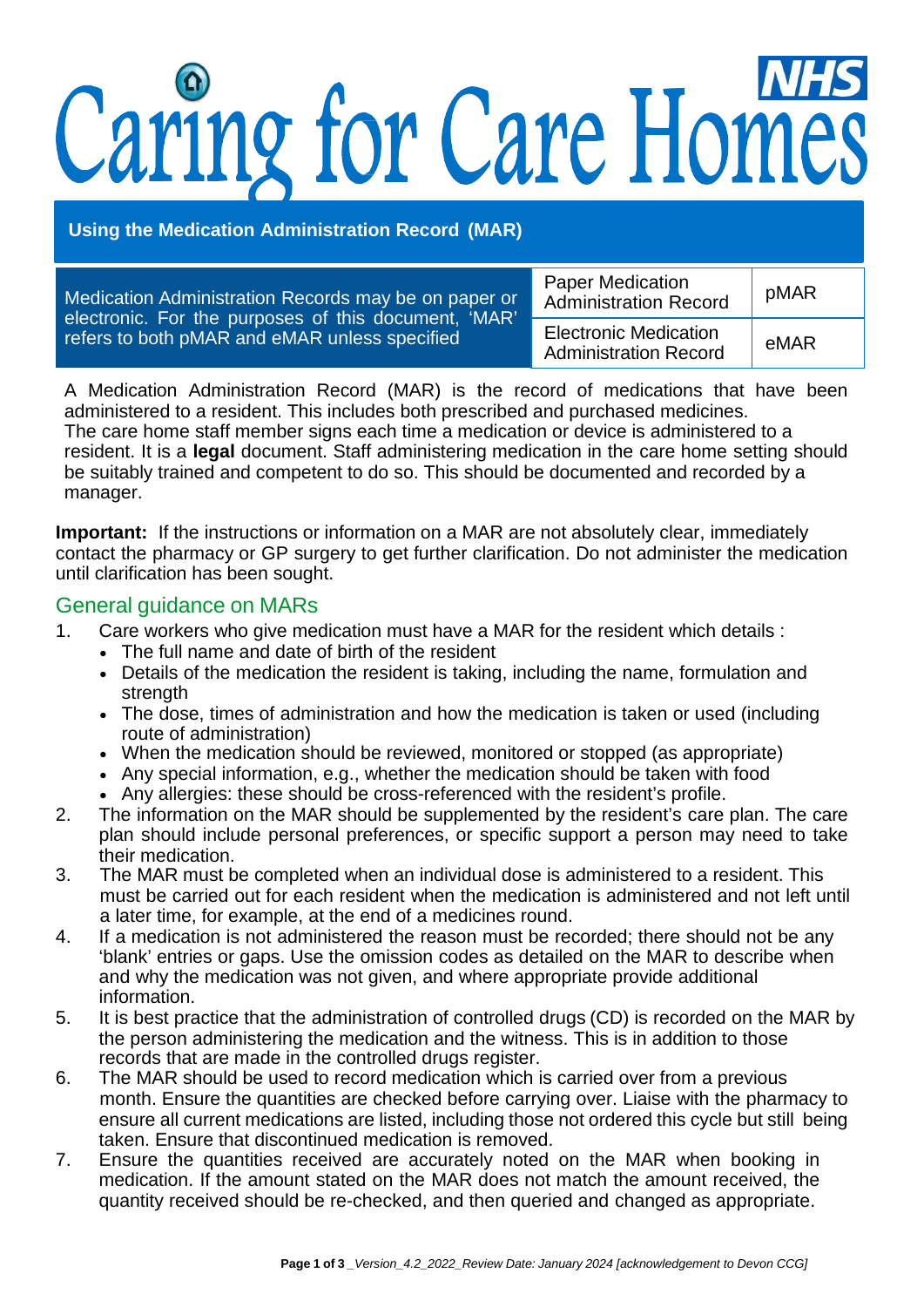- 8. If an item is missing from the MAR and/or not received in the delivery, do not assume it has been discontinued. Check with the prescriber and re-order if necessary.
- 9. If an unexpected item has been added to the MAR and has been delivered, do not assume that this was intentional. Check with the prescriber before administering.
- 10. The MAR chart should be used to record when any non-prescribed medication is administered to a resident, e.g., a homely remedy or an over-the-counter medicine

# Residents who self-administer<br>1. If a resident self-administers n

- If a resident self-administers medication the MAR needs to state this, or a code recorded to reflect this.
- 2. The decision for a resident to self-administer should be regularly reviewed and risk assessed.
- 3. The resident does not have to complete a MAR.
- 4. The resident's care plan should make it clear where medication is stored and when it is handed over to the resident. For example, some residents may keep the whole pack in their room and others may be supplied with a single dose. The MAR does not have to be signed by staff as they are not administering the medication. However, a record of having supplied the medication to the resident must be kept; this could be on the MAR or in the care plan.

#### How to keep a MAR chart up to date

- 1. The responsibility for providing and using MAR charts is with the care provider, not the dispensing GP or community pharmacy.
- 2. Under the General Medical Services contract (GMS), the GP is not obliged to amend a MAR. However, when a GP is visiting a resident, they may choose to amend the MAR to reflect any changes they have made to the medication.
- 3. Poor records are a potential cause of preventable drug errors. It is best practice to use printed or eMARs. However, there will be occasions when hand-written MARs are necessary, for example, when new items are prescribed mid-cycle, on discharge from hospital or when Topical Medication Application Records (TMARs) are in use. Handwritten amendments should be kept to a minimum because of the risk of:
	- Incorrectly transcribing the details from another document.
	- Handwriting which may be difficult to read or may be misinterpreted.
	- Where handwriting is necessary, ensure there is a robust system in place for the new pMAR to be checked for accuracy by a second trained member of staff before it is used.
- 4. Only staff that are trained and accredited should amend a MAR. The care home should have a system in place to check the source and accuracy of any changes. The information for any amendments should be taken from written information whenever possible and a cross reference to the resident's care plan made, including the name of the prescriber who made the change.
- 5. When making handwritten entries the pMAR should be **amended**, ensuring the original details can still be read for completeness and audit purposes:
	- Write clearly and in black ink.
	- Write **'Stopped'** or **'Amended'** against the name of the original item, sign and date this comment and cross through any remaining days on the current pMAR.
	- On a new line, write full details of the new or amended item including name of the drug, dose and quantity. Date and sign the entry. Ensure a second check and signature.
- 6. Where a new pMAR is issued for a new medication it must be filed immediately with the current pMAR, to avoid it being overlooked or misplaced.
- 7. When a medication is **discontinued** it should be removed from the MAR:
	- Confirm with the resident's GP and document in the resident's care plan.
		- Write **'Stopped'** clearly against the name of the item and cross through any remaining days on the current MAR. Sign and date the amendment, ensure a second check and signature.
		- Ensure that you inform the pharmacy, so the item is removed from future MARs.